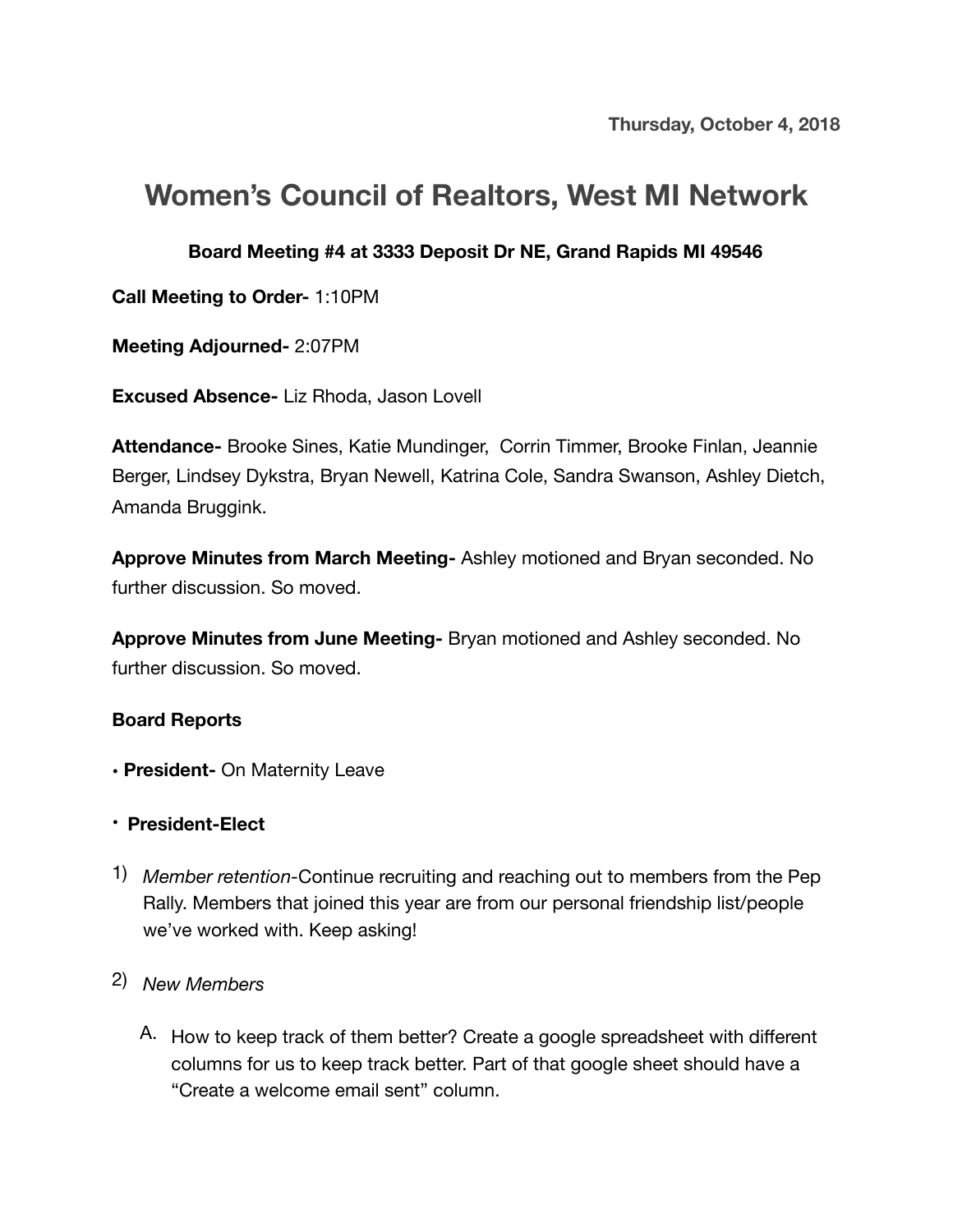- B. Create Goal for membership for 2019. When Lola was president we hit the Mega Chapter in WCR which means that we had over 100 members.
- C. Dues are going up in 2019

3) *Brochures Printed and GRAR Orientation-* Create a general brochure and then print 100 of them (This will save on money for the year). Sandra will print them off and then get them to Brittany at GRAR. Brittany will hand these WCR flyers out at the new student orientation.

4) *Wednesday Morning Wake Up-* Wednesday the 10th is our next one. Brooke will bring WCR banner stand and pay for the coffee.

5) *WCR West Michigan Name Change-* Change from WCR Western Michigan to WCR West Michigan.

- A. Bryan made the motion and Sandra seconded.
- B. Discussion followed: Ashley asked what cost it will have-? We know we need to get a new banner stand and logos from National. Also, any discussion regarding naming it Grand Rapids chapter versus West Michigan? (Lakeshore sometimes gets lumped into West Michigan)
- C. Vote to change the name to WCR West Michigan as long as the cost stays below \$250. Everyone passed it. No further discussion so moved.

6) *Recap Failure Lab-* Marketing was on point and Lindsey and Brooke did a great job planning this and being the MC's.

- A. Ideas for next year: Sponsors banners up at the event (Example is Midstate for Platinum sponsorship) Sponsorship, Events and Marketing need to work hand in hand so that we know sponsorships beforehand. Sponsors need to be on the programs for next year.
- B. Ideas for next year: Hard night to do something on because of sports. Should we do a Saturday night for this event next year? Brooke Finlan is working on the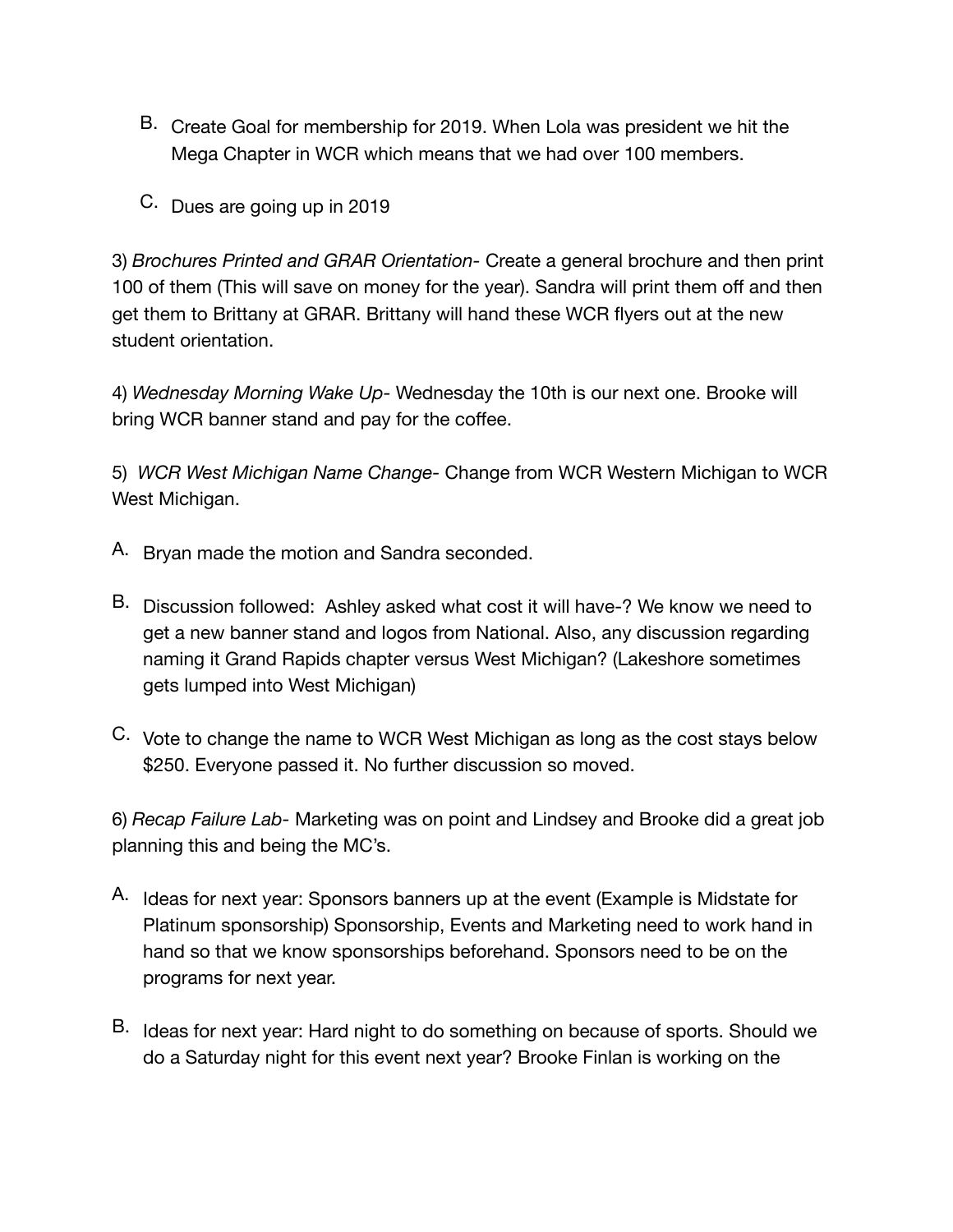calendar of events already. Watch the football schedule to make sure it's not a Michigan/Michigan State game.

C. Get a quarterly form filled out so you get recognized for National for how well Failure Lab went

#### 7) *Review Calendar for rest of Year*

- A. October 18- Emerge (held at Celebration Cinema)- Happy Hour is open to anyone and everyone. Make sure to promote it on our social media. Brooke will bring WCR Banner Stand and bring brochures of WCR to this.
- B. Christmas Party Planning- November 30. The date changed and theme is a White Christmas. Event is at Clearwater this year. Remember that set up takes a lot of time so if we could all come the day of to set up, that would be great. They are meeting with Clearwater on the 23rd at 2:30PM and will ask them if we can get in early for our event.
- C. State Leadership Day- Friday 10/19 from 9AM to 3PM- Anyone signed up for the Board for next year should come.
- D. NAR Conference is October 31- November 4 in Boston.
- **Treasurer** Review P&L- Jason is not in attendance and will send board to review ASAP
- **Secretary-** Training Kendra for 2019
- **Membership**
- **Program Director-** Brooke is working on the calendar for next year. If we know any speakers, let her know.

#### **Committee Reports**

**• Marketing**